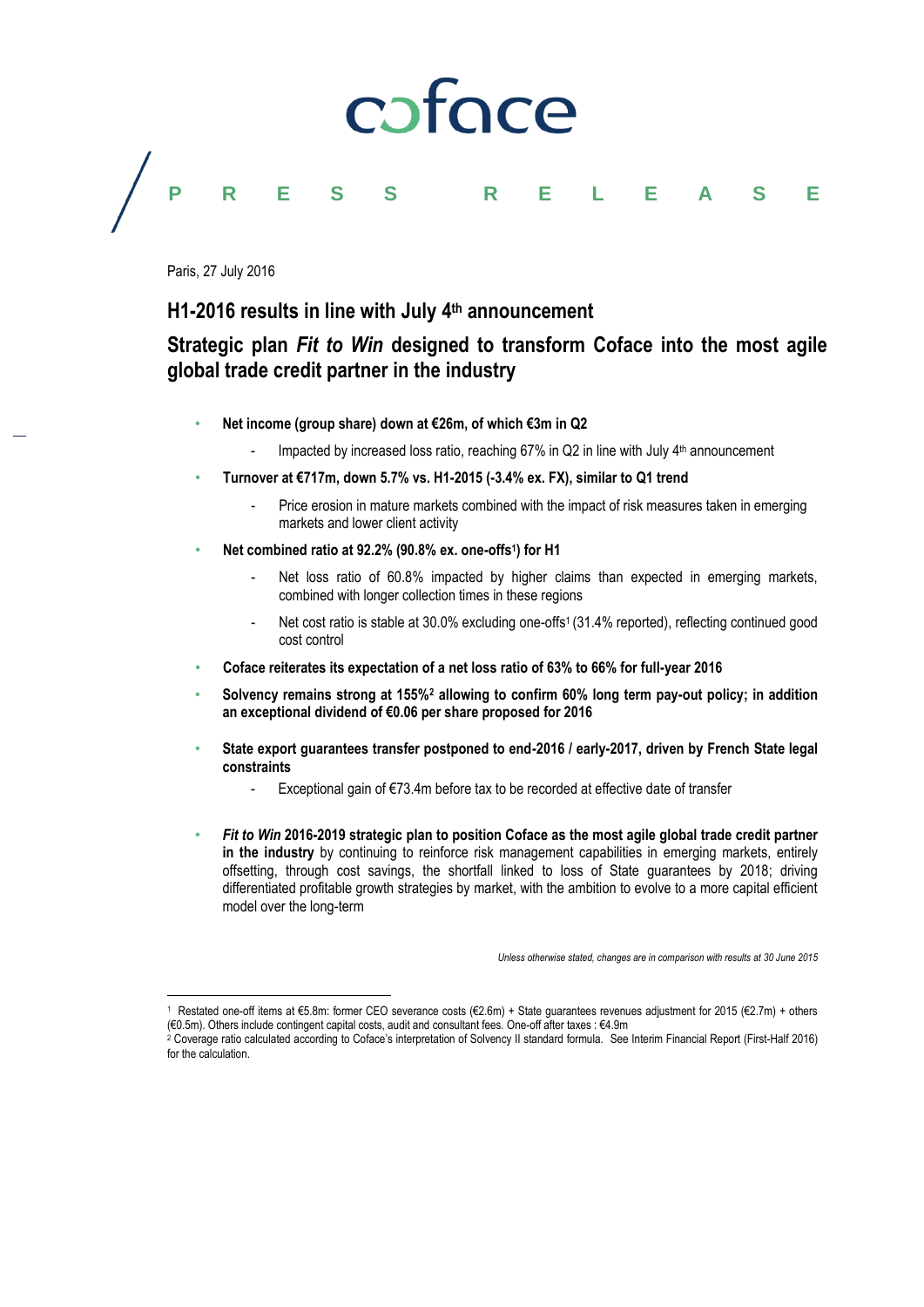## coface **PRESS RELEASE**

#### **Commenting on the first-half 2016 results and main axes of the 3-year strategic plan, Xavier Durand, CEO of Coface, said:**

*"In line with what we communicated on July 4 th, our results for the first half of 2016 have been impacted by a higher than anticipated increase in claims and longer recovery times in emerging markets: our net income stands at €26m, while our net loss ratio is 60.8% for the period, reflecting the 67% net loss ratio anticipated for Q2.* 

*We have taken strong measures to proactively adapt our risk management and reserve policies to this new environment. This comes in addition to actions taken last year to reduce exposures in Latin America and as of end-2015 in Asia. Today, we continue to rigorously adjust our commercial and underwriting policies according to specific sector, debtor profile and geographic market evolutions.*

*Our strategic plan Fit to Win 2016-2019 is designed to transform Coface into the most agile global credit partner in the industry. The plan is structured around 3 core priorities: continue to enhance risk management and information capabilities in emerging markets; drive operational efficiency improvements under a much more client-centric business model; and put in place differentiated profitable growth strategies by market and customer segment. It is ambitious yet realistic – and consistent with the challenging global macro- and micro-economic environment we see today. In addition, we ambition to evolve to a more efficient capital model over the long-term.*

*By implementing the actions set out in Fit to Win, we aim to return to a normalized loss ratio over the cycle, adjust our cost structure to market realities and drive profitable growth over the long-term.*

*We will present this strategic plan extensively at our Investor Day to be held on September 22nd in London".*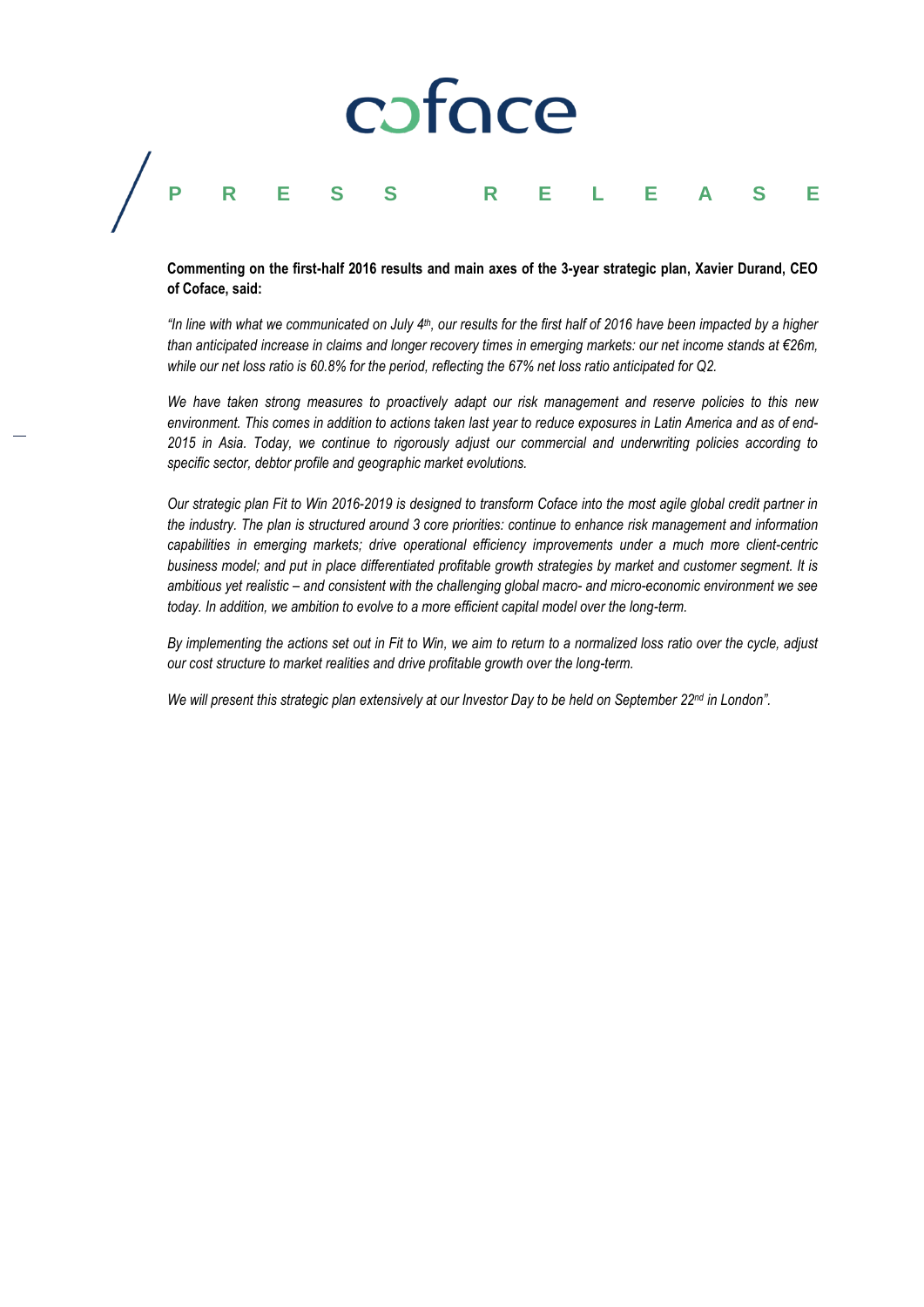

#### **Key figures as at June 30th 2016**

The Board of Directors of Coface SA has examined the consolidated financial statements for the first half year 2016 during its meeting on July 27<sup>th</sup> 2016. These interim consolidated financial statements have been subject to a limited examination by the Statutory Auditors. The Statutory Auditors' review report is under preparation.

| Income statement items - in $\epsilon$ m                       | H1-2015    | H <sub>1</sub> -2016 | $V\%$      | V% ex. FX  |
|----------------------------------------------------------------|------------|----------------------|------------|------------|
| <b>Consolidated revenues</b>                                   | 760.3      | 716.7                | (5.7)%     | $(3.4)\%$  |
| of which gross earned premiums                                 | 603.0      | 565.7                | $(6.2)\%$  | $(3.4)\%$  |
|                                                                |            |                      |            |            |
| Underwriting income after reinsurance                          | 77.6       | 28.9                 | $(62.7)$ % |            |
| Investment income net of expenses                              | 28.2       | 24.6                 | $(12.8)\%$ |            |
|                                                                |            |                      |            |            |
| Operating income                                               | 102.6      | 51.8                 | $(49.6)\%$ |            |
| Operating income excluding restated items <sup>3</sup>         | 95.5       | 50.1                 | $(47.5)\%$ | $(46.3)\%$ |
|                                                                |            |                      |            |            |
| Net result (group share)                                       | 66.1       | 25.6                 | $(61.3)\%$ | $(59.4)\%$ |
| Net result (group share) excluding restated items <sup>3</sup> | 68.3       | 30.5                 | (55.4)%    | $(54.1)\%$ |
| Key ratios - in %                                              |            |                      |            |            |
| Loss ratio net of reinsurance                                  | 52.0%      | 60.8%                | $+8.8$     | ppts.      |
| Cost ratio net of reinsurance                                  | 29.8%      | 31.4%                | $+1.6$     | ppts.      |
| Combined ratio net of reinsurance                              | 81.9%      | 92.2%                | $+10.4$    | ppts.      |
| Balance sheet items - in $\epsilon$ m                          | 31/12/2015 | 30/06/2016           |            |            |
| <b>Total Equity</b>                                            | 1,767.0    | 1,740.4              | (1.5)%     |            |
|                                                                |            |                      |            |            |

l <sup>3</sup> Restated one-off items at €5.8m: former CEO severance costs (€2.6m) + State guarantees revenues adjustment for 2015 (€2.7m) + others (€0.5m). Others include contingent capital costs, audit and consultant fees. One-off after taxes: €4.9m.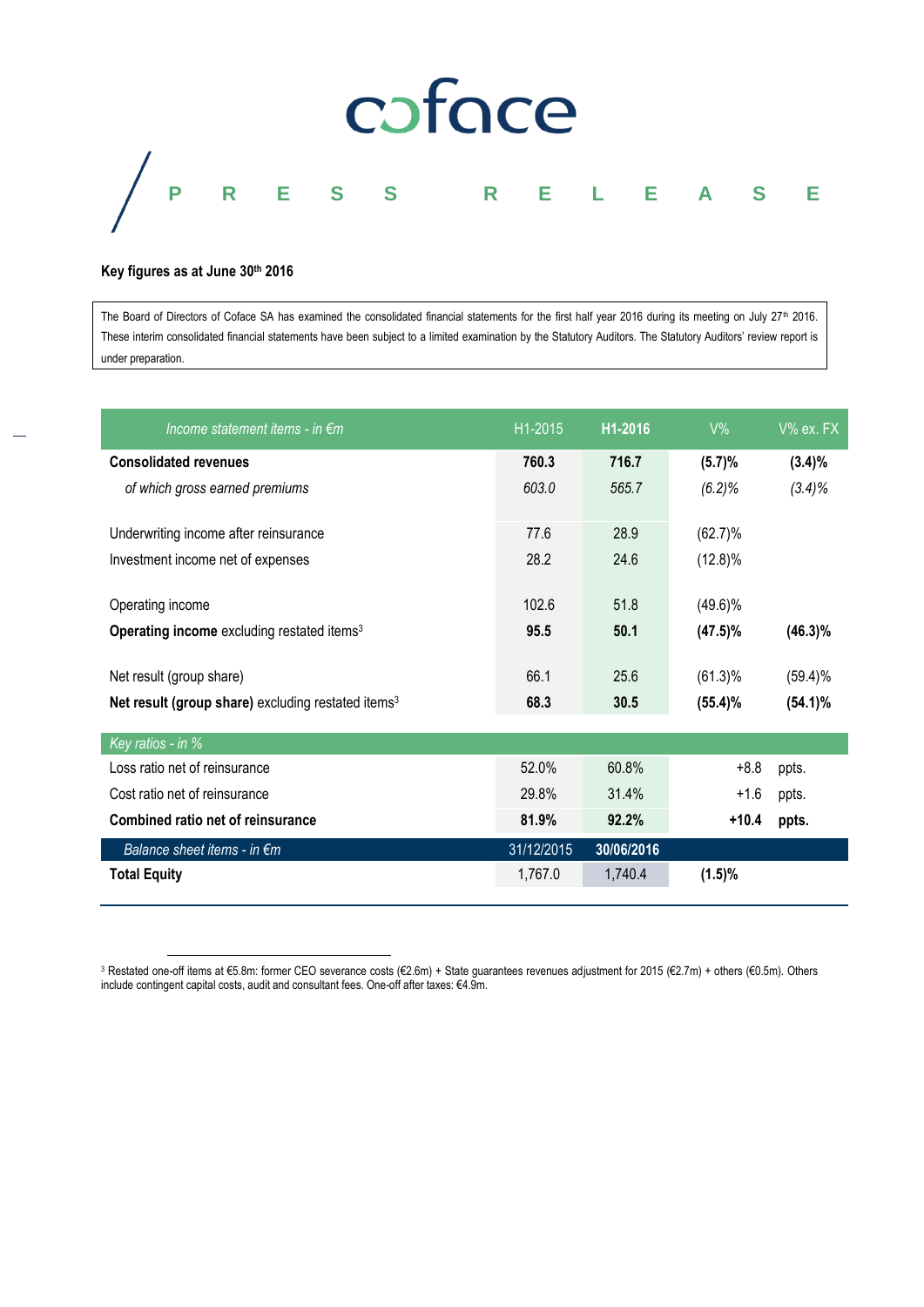

#### **1. Turnover**

Coface registered a turnover of €717m in H1-2016, down 5.7% against H1-2015 (-3.4% ex. FX).

Mature markets – particularly France and Germany in the Western and Northern Europe regions - continue to experience price pressure given the relatively low level of domestic risk in these regions. In the Mediterranean & Africa region, Spain and Italy have been affected by the same trend, while other countries registered growth in turnover. Central & Eastern Europe continued to grow steadily (+2.0%, at constant scope and exchange rates compared with H1-2015).

In North America, business turnover was up 5.2% for the first half (ex. FX), mainly driven by global clients.

Emerging markets showed high risk volatility, leading Coface to take action on its portfolio in certain markets (Latin America and Asia Pacific), which had a knock-on effect on revenue growth.

New business production dropped 5.0% vs. H1-2015 to €81m driven by a lower number of large deals. Coface's client retention rate, however, remains strong, at 90.2%, buoyed by a targeted, customer-focused approach. Price effect is stabilizing at -1.8%.

Client activity, which also drives premiums, is still contributing to turnover growth but its impact is weakening, and is notably decreasing in some sectors (metals, commodities…).

| Business turnover in $\epsilon$ m     | H <sub>1</sub> -2015 | H <sub>1</sub> -2016 | V%        | $V\%$ ex.<br>FX. |
|---------------------------------------|----------------------|----------------------|-----------|------------------|
| Western Europe                        | 187.5                | 167.0                | (10.9)%   | $(10.0)\%$       |
| Northern Europe                       | 165.9                | 158.2                | (4.7)%    | (4.7)%           |
| Mediterranean & Africa                | 178.8                | 166.3                | $(7.0)\%$ | (5.2)%           |
| North America                         | 66.3                 | 68.9                 | $+3.9\%$  | $+5.2%$          |
| Central & Eastern Europe              | 62.2                 | 61.3                 | (1.4)%    | $+2.0%$          |
| Asia-Pacific                          | 56.7                 | 55.5                 | $(2.0)\%$ | (1.5)%           |
| Latin America                         | 42.9                 | 39.5                 | (7.8)%    | $+14.3%$         |
| <b>Consolidated business turnover</b> | 760.3                | 716.7                | (5.7)%    | $(3.4)\%$        |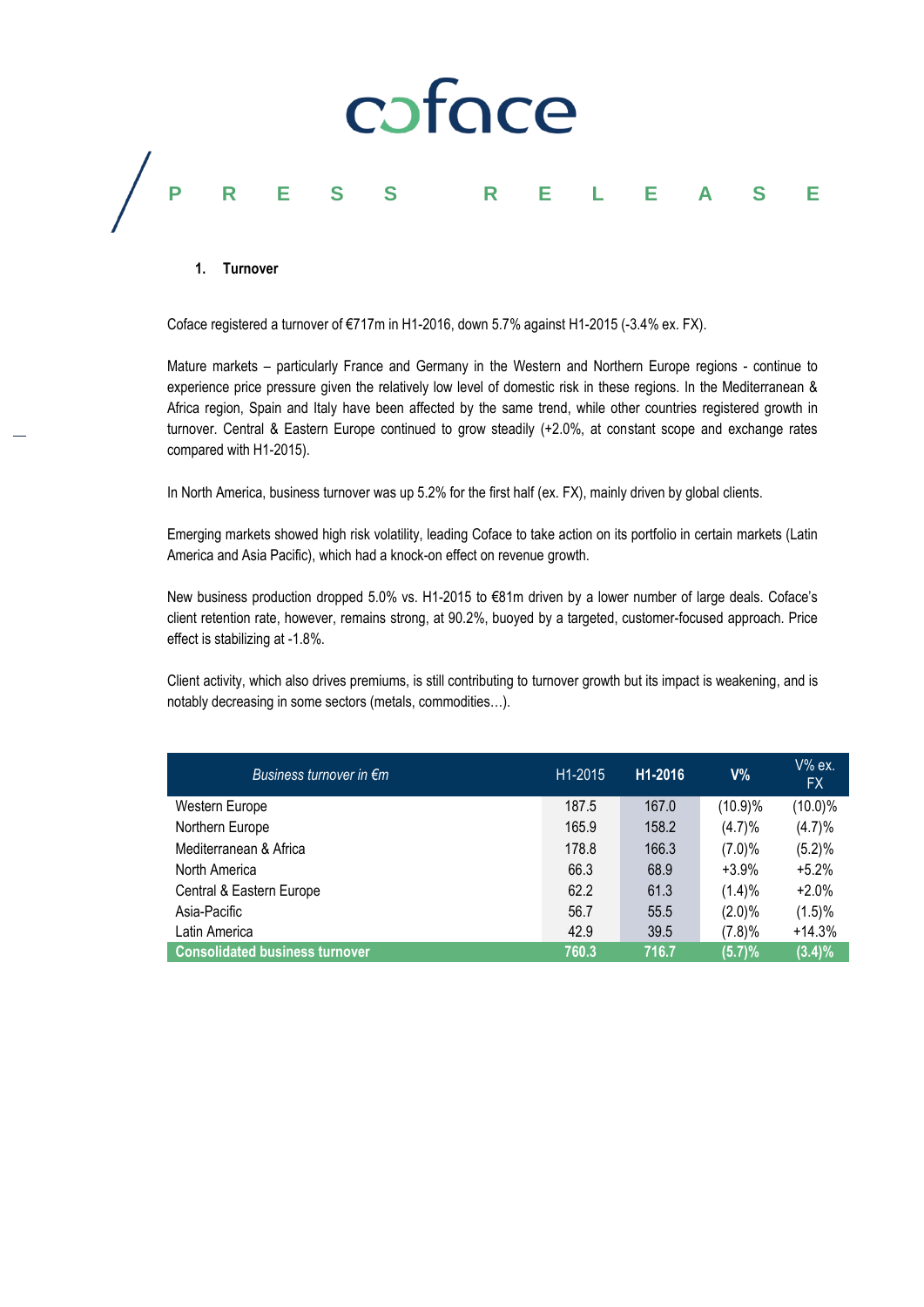

#### **2. Results**

– Combined ratio

The Group's net combined ratio stood at 92.2% (90.8% excluding one-offs<sup>4</sup>) for H1-2016.

The loss ratio net of reinsurance for the half year stood at 60.8% (+5.8 ppts compared with Q1-2016), i.e. 66.9% net loss ratio for Q2-2016, in line with the announcement made on July 4 th. As indicated in this recent communication, the net loss ratio over the period is impacted by a higher than expected increase in claims in emerging countries, which also affected claims from exporting companies located in mature markets, combined with longer collection times in these emerging regions.

The positive impact of risk reduction measures taken in Latin America over the last year are materializing, though the Brazilian environment remains risky, driven by a prolonged economic slowdown. The full effects of actions taken in late 2015 to reduce the Group's risk exposure in Asia will translate into its results progressively.

Excluding one-offs<sup>5</sup> (which had a -1.4 ppts impact), the net cost ratio was stable, at 30.0%, reflecting the Group's continued good cost management. Expenses decreased in line with premiums to €347m<sup>5</sup> compared with €361m in H1-2015 (-2.0% at constant FX<sup>5</sup>), of which internal costs, excluding one-offs, stood at €272m (compared with €282m in H1-2015).

#### – Financial income

 $\overline{a}$ 

Financial income<sup>6</sup> was €24.6m (of which -€1.3m loss on sales) at June 30th 2016, against €28.2m (of which €7.9m gains on sales) for H1-2015. Given its diversified portfolio and proactive investment strategy, Coface's accounting yield<sup>7</sup> , excluding capital gains and losses, was stable at 0.9% for H1-2016, compared with 1.0% for H1-2015, in spite of the current low rates environment.

– Operating income and net income

Operating income stood at €52m and net income (group share) at €26m.

<sup>4</sup> Adjustment of state guarantees management revenues for FY2015 (€2.7m), CEO severance (€2.6m), and other items (€0.5m). Other items include costs linked to implementation of contingent equity line, audit and consultancy fees

<sup>5</sup> Excluding CEO severance (€2.6m), and other items (€0.5m). Other items include costs linked to implementation of contingent equity line, audit and consultancy fees

<sup>&</sup>lt;sup>6</sup> Investment income net of expenses, excluding cost of debt. O/W gains (losses), exclude investments in non-consolidated subsidiaries and derivatives.

<sup>7</sup> Accounting profitability ratio calculated on average investment portfolio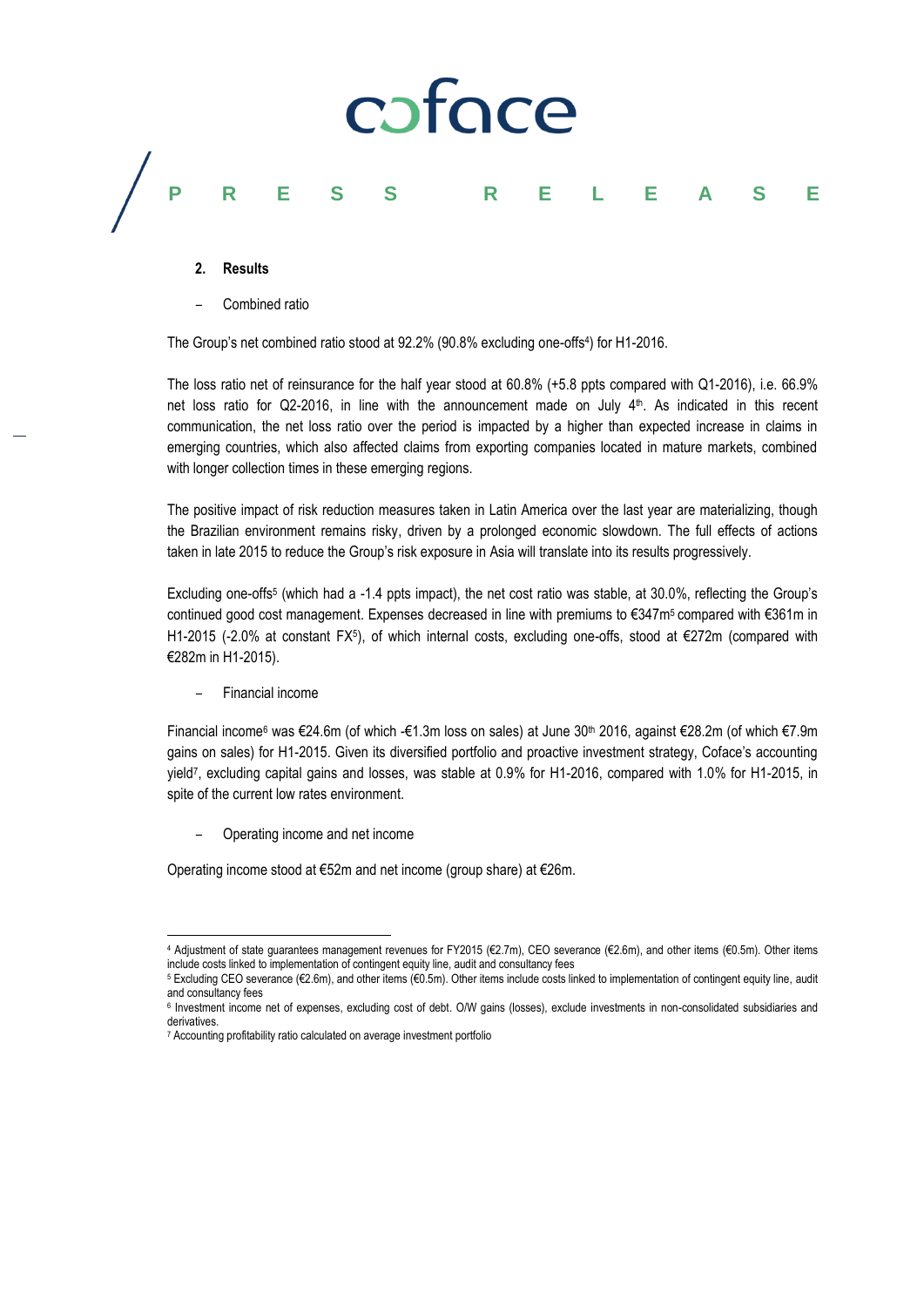

#### **3. Financial strength – Solvency II**

At June 30<sup>th</sup> 2016, IFRS equity (group share) was €1 734.5m. The change in equity is mainly the result of positive net income of €26m offset by the distribution of €75m to shareholders and an increase in re-evaluation reserves of financial assets available for sale.

Coface is prepared for the new regulatory framework, Solvency II, which came into force on January  $1st$  2016. Calculated on the basis of the standard formula, the coverage ratio of required capital to insurance and factoring risk coverage remains strong at 155%<sup>8</sup> as at June 30<sup>th</sup> 2016, allowing the Group to confirm its long term pay-out policy in addition to a proposed exceptional dividend of €0.06 per share for 2016.<sup>9</sup>

Ratings agencies Fitch and Moody's reconfirmed the Group's ratings (IFS) at respectively AA- and A2 (stable outlook), on June 10<sup>th</sup> and May 23<sup>rd</sup> 2016.

#### **4. Transfer of State export guarantees activity**

The transfer of Coface's State export guarantees activity to Bpifrance remains subject to modification of the French applicable legislative and regulatory framework, which will come into effect by decree. Coface will continue to be remunerated by the State until the effective transfer, now postponed to end of 2016/early 2017 due to French State legal constraints.

As agreed with the French State and communicated in July 2015, the amount due to the Group on the transfer of the public guarantees activity is €89.7 million before tax. The exceptional net gain of €73.4 million after immediate depreciation charges (estimated at €16.3 million euros before tax as at December 31st 2015) will be recorded when the transfer becomes effective, and is now expected at end 2016/early 2017. Coface continues to manage the activity and will be remunerated until the effective date of transfer.

An agreement between the two parties signed in April 2016 defines the terms of cooperation between Coface and Bpifrance to ensure maintenance of a seamless service for all insured parties.

#### **5. Strategic plan: Fit to Win 2016-2019**

The ambition of Coface's strategic plan, *Fit to Win*, is to transform Coface into the most agile global trade credit partner in the industry while seeking ways to evolve to a more capital efficient model.

*Fit to Win* is built around three key strategic priorities:

- Reinforce risk management capabilities and information quality in emerging markets;
- Significantly improve operational efficiency and client service; and
- Implement differentiated profitable growth strategies, adapted to specific market/sector/customer profiles.

l <sup>8</sup> Coverage ratio calculated according to Coface's interpretation of Solvency II standard formula. See Interim Financial Report (First-Half 2016) for the calculation.

<sup>9</sup> Proposals subject to approval of the Shareholder's Assembly for the accounting year concerned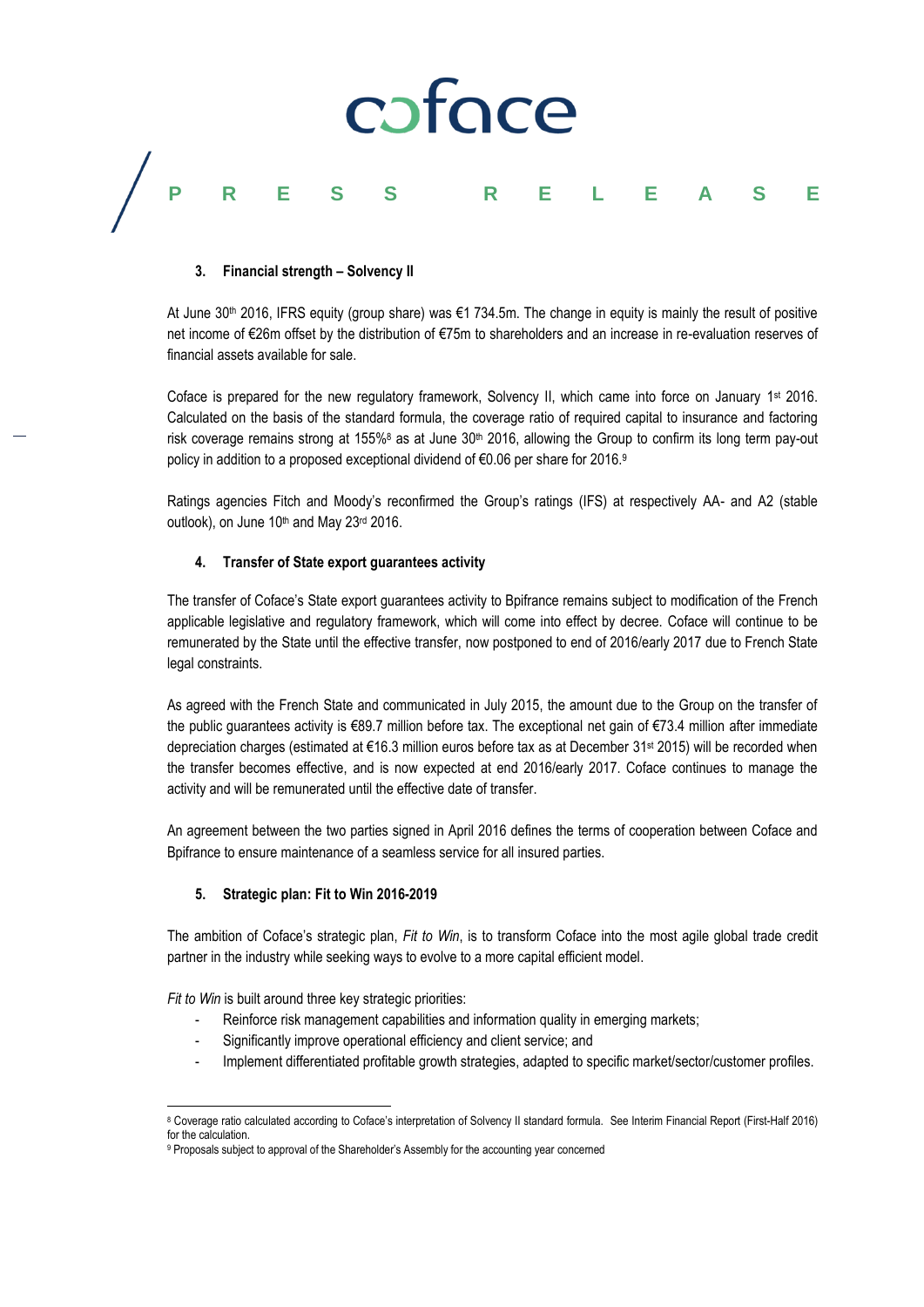## coface **PRESS RELEASE**

*Fit to Win* aims notably at returning progressively to a normalised loss ratio over the cycle and to adjust the Group's cost structure to market realities and a challenging global environment. This includes an objective to entirely offset the loss of the French state export guarantees business by 2018, which represented a shortfall of c. €30m as at December 31st 2015<sup>10</sup>.

The plan is coherent with a global economic environment that has significantly changed in the aftermath of the 2008 crisis, bringing an era of slower growth in developed economies, major challenges for emerging economies, shorter economic cycles and greater uncertainty. It will be presented in full on September 22<sup>nd</sup> 2016.

#### **6. Outlook and Calendar**

Coface remains cautious overall for 2016.

As announced on July 4<sup>th</sup>, the Group, faced with a greater than anticipated increase in risk in emerging countries, has taken strong measures to adjust its risk management policies in these regions and continues to strengthen its teams accordingly.

The development of claims in emerging countries at a higher level than expected, also affecting claims from exporting companies located in mature markets, combined with an increased average cost of claim and longer collection times in emerging regions, lead Coface to foresee a net loss ratio of 63% to 66% for FY 2016 (compared with 52.5% in 2015).

In mature markets, where risks are low, commercial pressure should remain strong. While the positive impacts of the risk reduction measures taken last year in Latin America are beginning to materialize, the environment remains risky in Brazil due to a prolonged slowdown, and the Group anticipates that the effects of risk actions taken end 2015 in Asia Pacific will translate progressively in its results over time.

Coface continues to focus on finely managing and adjusting its risk exposures as required by the current environment and on improving its operational and structural efficiency.

 $\overline{a}$ <sup>10</sup> Total shortfall before tax as at 31/12/2015: €10m lost margin (incl. adjustment of State guarantees management remuneration made in Q1- 2016 for FY-2015) and €20m retained fixed costs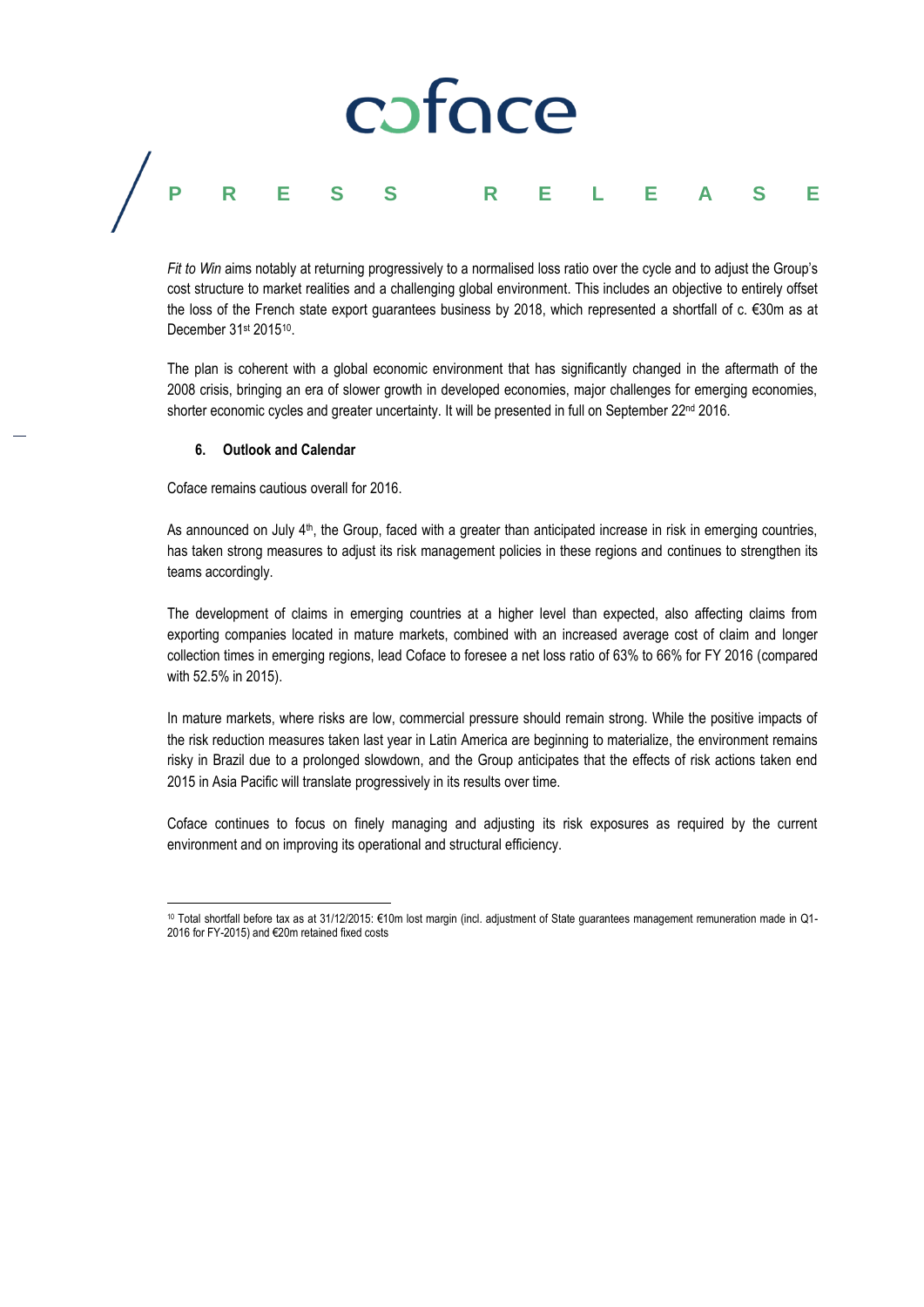

#### **Appendix**

| Income statement items - in $\epsilon$ m                                   | 2015           |                |                |                | 2016           |                |                |    | $\frac{9}{6}$            | %                      |
|----------------------------------------------------------------------------|----------------|----------------|----------------|----------------|----------------|----------------|----------------|----|--------------------------|------------------------|
|                                                                            | Q <sub>1</sub> | Q <sub>2</sub> | Q <sub>3</sub> | Q <sub>4</sub> | Q1             | Q <sub>2</sub> | Q <sub>3</sub> | Q4 | Q2-2016 vs.<br>Q2-2015   | like-for-like          |
| <b>Consolidated revenues</b><br>of which gross earned premiums             | 389.6<br>306.9 | 370.7<br>296.1 | 366.0<br>291.1 | 363.2<br>291.8 | 365.0<br>288.5 | 351.7<br>277.2 |                |    | (5.1)%<br>$(6.4)\%$      | $(2.4)\%$<br>$(3.2)\%$ |
| Underwriting income after reinsurance<br>Investment income net of expenses | 49.7<br>13.0   | 27.9<br>15.2   | 38.5<br>12.3   | 27.4<br>12.6   | 26.5<br>10.8   | 2.4<br>13.8    |                |    | $(91.3)\%$<br>$(9.3)\%$  |                        |
| Operating income<br>Operating income excluding restated items <sup>2</sup> | 60.5<br>58.0   | 42.1<br>37.6   | 49.9<br>47.2   | 39.8<br>38.5   | 36.3<br>38.2   | 15.5<br>12.0   |                |    | $(63.2)\%$<br>$(68.1)\%$ | $(67.2)\%$             |
| Net result (group share)                                                   | 40.3           | 25.8           | 32.2           | 28.0           | 22.3           | 3.3            |                |    | $(87.3)\%$               | $(85.2)\%$             |
| Net result (group share) excluding restated items <sup>2</sup>             | 41.8           | 26.5           | 32.8           | 30.5           | 26.9           | 3.6            |                |    | $(86.4)\%$               | $(86.2)\%$             |

| Key ratios - in %                 |       |                         |             |                         |                   |       | Q2-2016 vs. Q2-2015 |
|-----------------------------------|-------|-------------------------|-------------|-------------------------|-------------------|-------|---------------------|
| Loss ratio net of reinsurance     | 49.8% |                         |             | 54.3% 53.5% 52.6% 55.0% |                   | 66.9% | $+12.6$ ppts.       |
| Cost ratio net of reinsurance     | 27.7% | 32.1% 28.1% 34.4% 32.0% |             |                         |                   | 30.8% | $(1.3)$ ppts.       |
| Combined ratio net of reinsurance | 77.5% |                         | 86.4% 81.6% |                         | 87.0% 87.0% 97.7% |       | $+11.3$ ppts.       |

1 The like-for-like change is calculated at constant FX and scope<br>2 Please refer to the Annexe "Bridge Table" on the analyst pre

2 Please refer to the Annexe "Bridge Table" on the analyst presentation for H1-2016 Results for the calculation of the operating income excluding restated items. For the calculation of the net income (group share), a normalised tax rate has been applied to the restated elements for Q2-2015 (June 30<sup>th</sup> 2015) and Q2-2016 (June 30<sup>th</sup> 2016), respectively